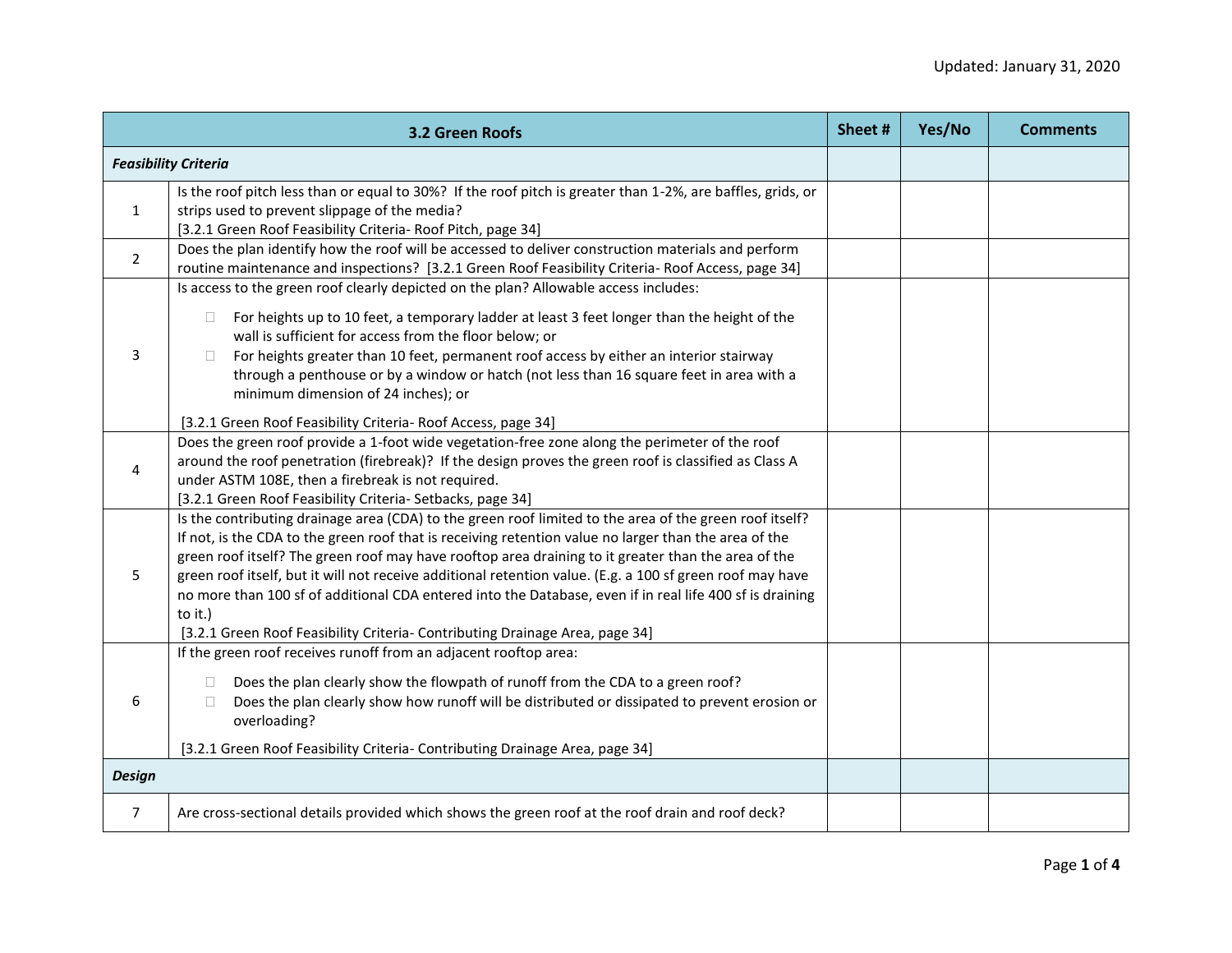|    | [3.2.2 Green Roof Conveyance Criteria, page 35]                                                                                                                                                                                                                                                                                            |  |  |
|----|--------------------------------------------------------------------------------------------------------------------------------------------------------------------------------------------------------------------------------------------------------------------------------------------------------------------------------------------|--|--|
| 8  | Does the design include a waterproofing layer to prevent damage to the roof deck layer? The layer<br>must be 100% waterproof and have a lifespan as long as all other green roof components. The plans<br>should include a profile detail showing waterproofing layer.<br>[3.2.4 Green Roof Design Criteria- Waterproofing Layer, page 36] |  |  |
| 9  | Does the design include a chemical or physical root barrier free of pesticides, metals, or other<br>chemicals that could leech into stormwater runoff? Provide supporting documentation or include a<br>specification.<br>[3.2.4 Green Roof Design Criteria- Root Barrier, page 37]                                                        |  |  |
| 10 | Does the design include a drainage layer to quickly remove excess water from the vegetation root<br>zone? Provide supporting documentation or include a specification.<br>[3.2.4 Green Roof Design Criteria - Drainage Layer and Drainage System, page 37]                                                                                 |  |  |
| 11 | If the green roof contains a root-permeable filter fabric, does it allow for the downward migration of<br>water into the drainage layer? Provide supporting documentation or include a specification.<br>[3.2.4 Green Roof Design Criteria- Root-Permeable Filter Fabric, page 37]                                                         |  |  |
| 12 | Does the growing media meet the following characteristics?<br>70-80% lightweight inorganic materials<br>No more than 30% organic matter<br>П.<br>[3.2.4 Green Roof Design Criteria- Growing Media, page 37]                                                                                                                                |  |  |
| 13 | Are low water use plants proposed on the planting plan? With appropriate species, green roofs will<br>not require supplemental irrigation, except for temporary irrigation during a drought or initial<br>establishment.<br>[3.2.4 Green Roof Landscaping Criteria- Plant Cover, page 38]                                                  |  |  |
| 14 | Is a temporary, manual, or permanent watering system provided for irrigation during initial<br>establishment and drought periods?<br>[3.2.4 Green Roof Design Criteria- Plant Cover, page 38]                                                                                                                                              |  |  |
| 15 | If rock wool is used as the drainage layer for the green roof, the additional CDA may be located at the<br>same elevation as the base of the green roof. The following caveats and requirements apply to this<br>approach:<br>No roof drains can be present in the additional contributing roof area.                                      |  |  |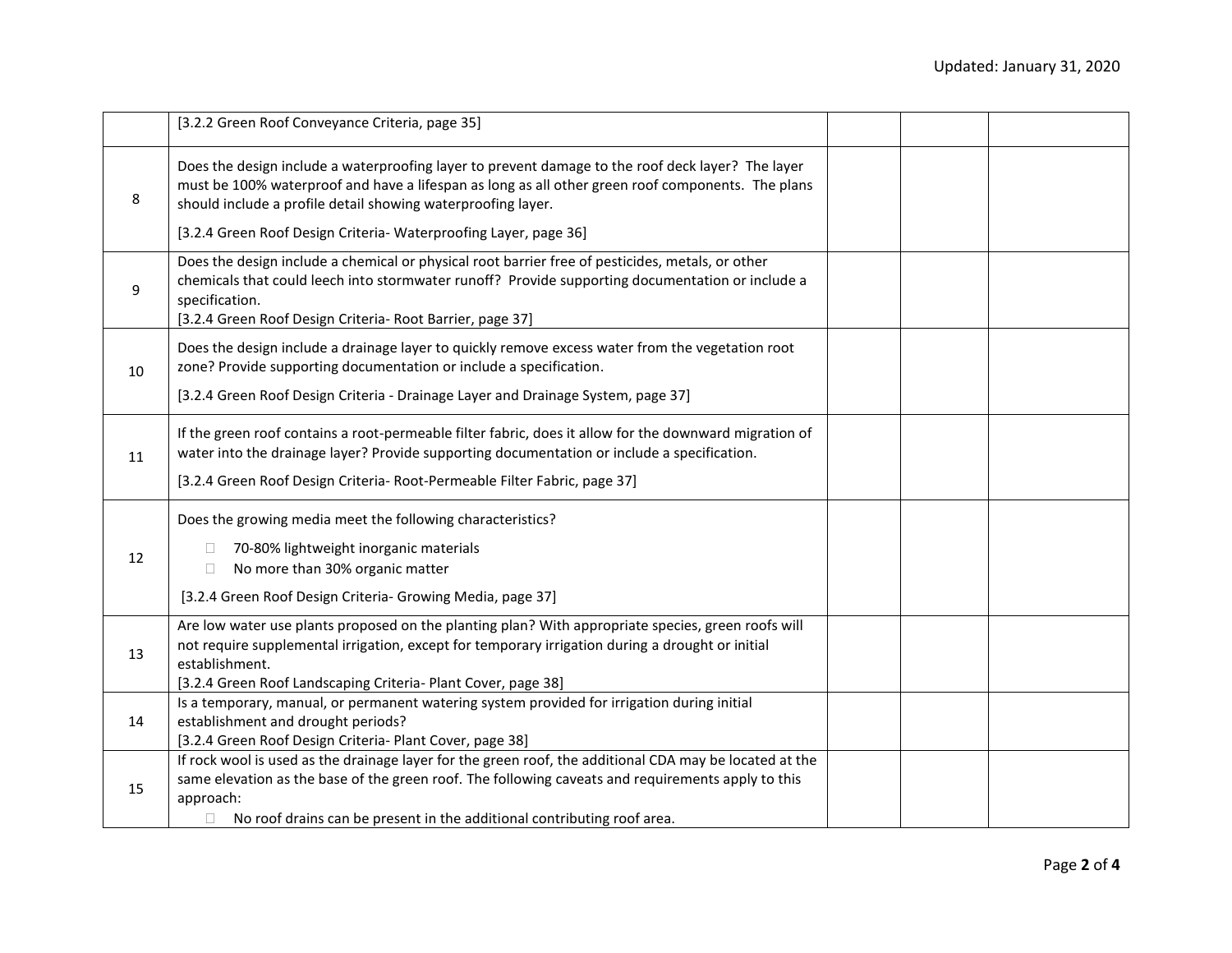|    | The drainage layer cannot include an air layer. The rock wool drainage layer must be in<br>$\Box$                                                                                                       |  |  |
|----|---------------------------------------------------------------------------------------------------------------------------------------------------------------------------------------------------------|--|--|
|    | direct contact with the roof layers. Designs that include an air layer and rely on "wicking                                                                                                             |  |  |
|    | tongues" to capture the additional CDA are not acceptable.                                                                                                                                              |  |  |
|    | Channels to facilitate overflow and eliminate rooftop flooding may be incorporated into the<br>$\Box$                                                                                                   |  |  |
|    | rock wool:                                                                                                                                                                                              |  |  |
|    | The maximum channel width is 0.5 inch.<br>$\circ$                                                                                                                                                       |  |  |
|    | Perforated pipe and other designs that limit water contact with the rock wool on<br>$\circ$                                                                                                             |  |  |
|    | the sides of the channels are not acceptable.                                                                                                                                                           |  |  |
|    | Channels must be evenly distributed throughout the green roof and be spaced no<br>$\circ$                                                                                                               |  |  |
|    | closer than one channel every 2.5 feet.                                                                                                                                                                 |  |  |
|    | The runoff flow path from the contributing roof area must be less than or equal to<br>$\circ$                                                                                                           |  |  |
|    | the length of the channels.                                                                                                                                                                             |  |  |
|    | [3.2.4 Green Roof Design Criteria-Rock Wool and Contributing Drainage Area, page 40]                                                                                                                    |  |  |
|    | If solar panels or other structures are installed above a green roof, does it meet the following?                                                                                                       |  |  |
|    |                                                                                                                                                                                                         |  |  |
|    | Structure above the green roof must be no more than 6.5 feet wide.<br>$\Box$                                                                                                                            |  |  |
|    | Panels must have a minimum 3-foot separation between each array.<br>$\Box$                                                                                                                              |  |  |
| 16 | The lower edge of the structure must be at least 1 foot above the top of the green roof, and<br>$\Box$                                                                                                  |  |  |
|    | the upper edge must be at least 2.5 feet above the top of the green roof. For flatter                                                                                                                   |  |  |
|    | installations, the lower edge would need to be raised to ensure that the 2.5-foot minimum                                                                                                               |  |  |
|    | for the upper edge is met.                                                                                                                                                                              |  |  |
|    | 3.2.4 Green Roof Design Criteria- Solar Panels and Other Structures, page 41]                                                                                                                           |  |  |
|    | Was the green roof storage volume calculated using Equation 3.1?                                                                                                                                        |  |  |
| 17 |                                                                                                                                                                                                         |  |  |
|    | [3.2.4 Green Roof Design Criteria- Green Roof Sizing, page 42]                                                                                                                                          |  |  |
|    |                                                                                                                                                                                                         |  |  |
|    | Does the design provide the maximum water retention values from the manufacturer for the media<br>and the drainage layer? If not, are the default values used? (0.10 for media, 0.0 for drainage layer) |  |  |
| 18 |                                                                                                                                                                                                         |  |  |
|    | If the testing results are more than two years old, ask for more recent test results or confirmation                                                                                                    |  |  |
|    | that the supplier's soil mix has not changed since the test was conducted.                                                                                                                              |  |  |
|    | [3.2.4 Green Roof Design Criteria- Green Roof Sizing, page 42]                                                                                                                                          |  |  |
|    | Is the intensive green roof to be regularly irrigated? If so, is the storage volume reduced by half? The                                                                                                |  |  |
| 19 | storage volume reduction must be done manually - the Database does not automatically reduce the                                                                                                         |  |  |
|    | storage volume. Permanent irrigation of extensive roof designs is prohibited.                                                                                                                           |  |  |
|    | [3.2.4 Green Roof Landscaping Criteria- Irrigation and Storage Volume, page 42]                                                                                                                         |  |  |
|    |                                                                                                                                                                                                         |  |  |
| 20 | Does the planting plan use plants generally appropriate for a green roof of the depth provided?                                                                                                         |  |  |
|    |                                                                                                                                                                                                         |  |  |